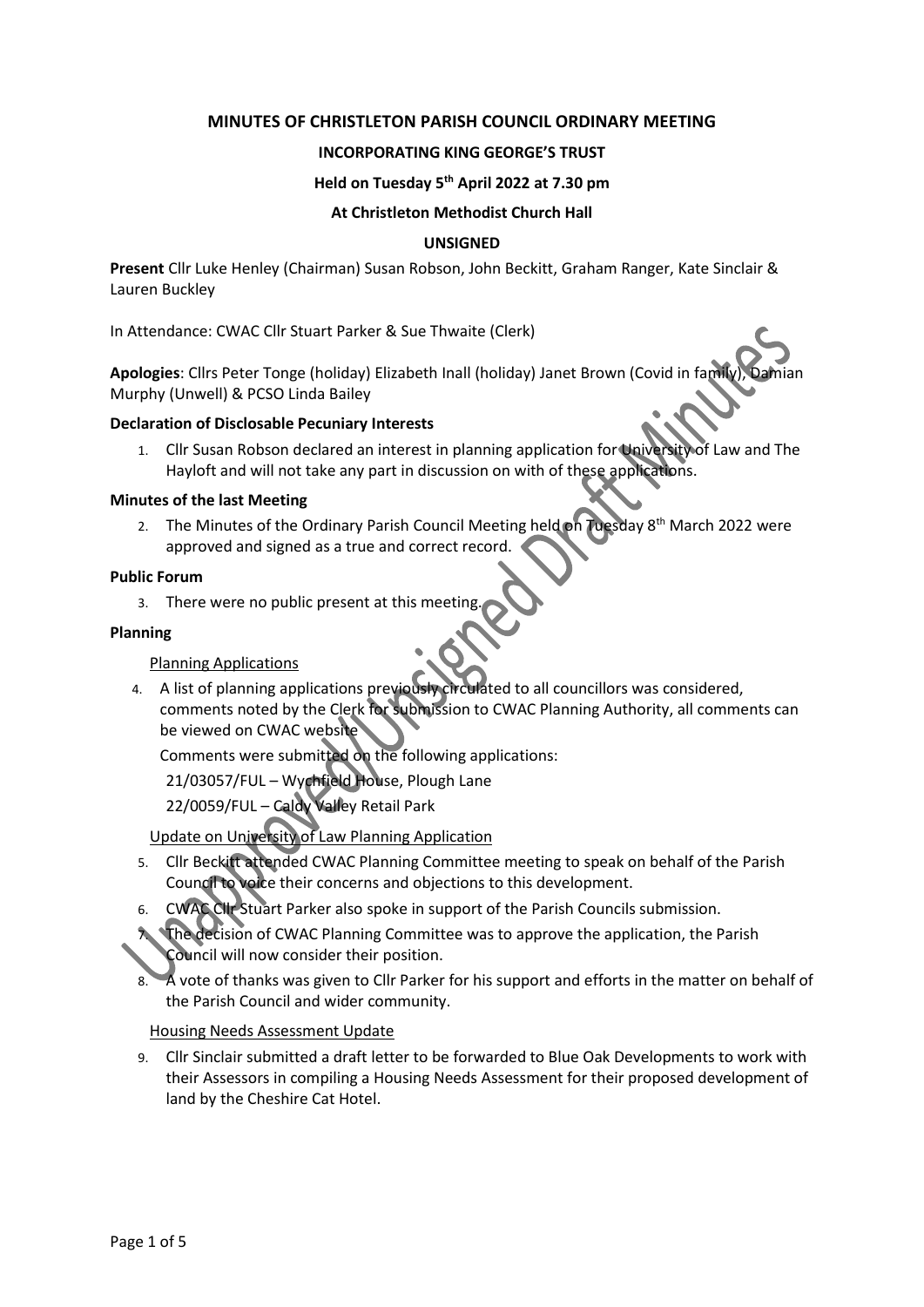# **Traffic & Road Safety**

### Update on Highway Issues

10. Cllr Beckitt and Cllr Parker will review the list of traffic and road safety issues that have been identified and will take it further in due course.

## CWAC Backlog

- 11. The equipment to install the new road signage at the junction of Plough Lane/Rake Lane has now arrived at CWAC Highways for installation at this junction together with new white lines.
- 12. The Vehicle Activated speed sign design work is in progress
- 13. The estimate for the build-out on Birch Heath Lane is still outstanding.
- 14. A cost estimate for the re-siting of the build out on Pepper Street is being awaited.

## Update on ISTFF/South East Cheshire Pilot

15. A further meeting had been held and an initiative is going to be launched by CWAC Head of Highways to change behaviours to encourage walking, cycling etc., with an event being planned in September called AT Fest where everyone will be encouraged to walk and cycle everywhere and leave their cars at home. There will be a series of activities to encourage people to take part.

Update on flood operations volunteer scheme

16. The appointment of a new CWAC Flood Officer is still ongoing.

# Update on Air Quality

- 17. Following advice from Chris Matheson, Chester MP a letter has been sent to DEFRA and a reply received which was encouraging, but what was missing from the DEFRA reply was a commitment to funding PM 2.5 issues and in particular continuous measurement of PM 2,5 and NO2 located in strategic areas located by Plume measurement.
- 18. Commitment is also being sought support for a review of the area included in the AQMA (Air Quality Management Areas) particularly in view of the fact that the A41/A51's population is exposed to more exposure from PM 2.5 than the whole of the AQMA. The pollution on the A41/A51 is worse than at the city bus station.
- 19. Once an area is defined as a AQMA then CWAC would have to do something about the levels of pollution, currently, unless an area is within a AQMA they do not need to take any action. It is strongly felt that the A41/A51 should be within an AQMA.

**Action:** The Air Quality Group will continue to work towards getting DEFRA to provide funding for PM 2.5 measurements and to create AQMAs.

# **KING GEORGE'S TRUST ITEMS**

# To approve expenditure for April 2022

There was no expenditure for April

## Quarterly Financial Check

21. The quarterly financial check was discussed and approved.

Update from KGF Development Group – Pre-School/LHPA Improvements

22. Members of the Group have visited the Primary School to seek ideas for what children would like to see at the improved Play Area and work on the Masterplan is ongoing.

Monthly Play Area Inspection Report

23. There were no issues to report this month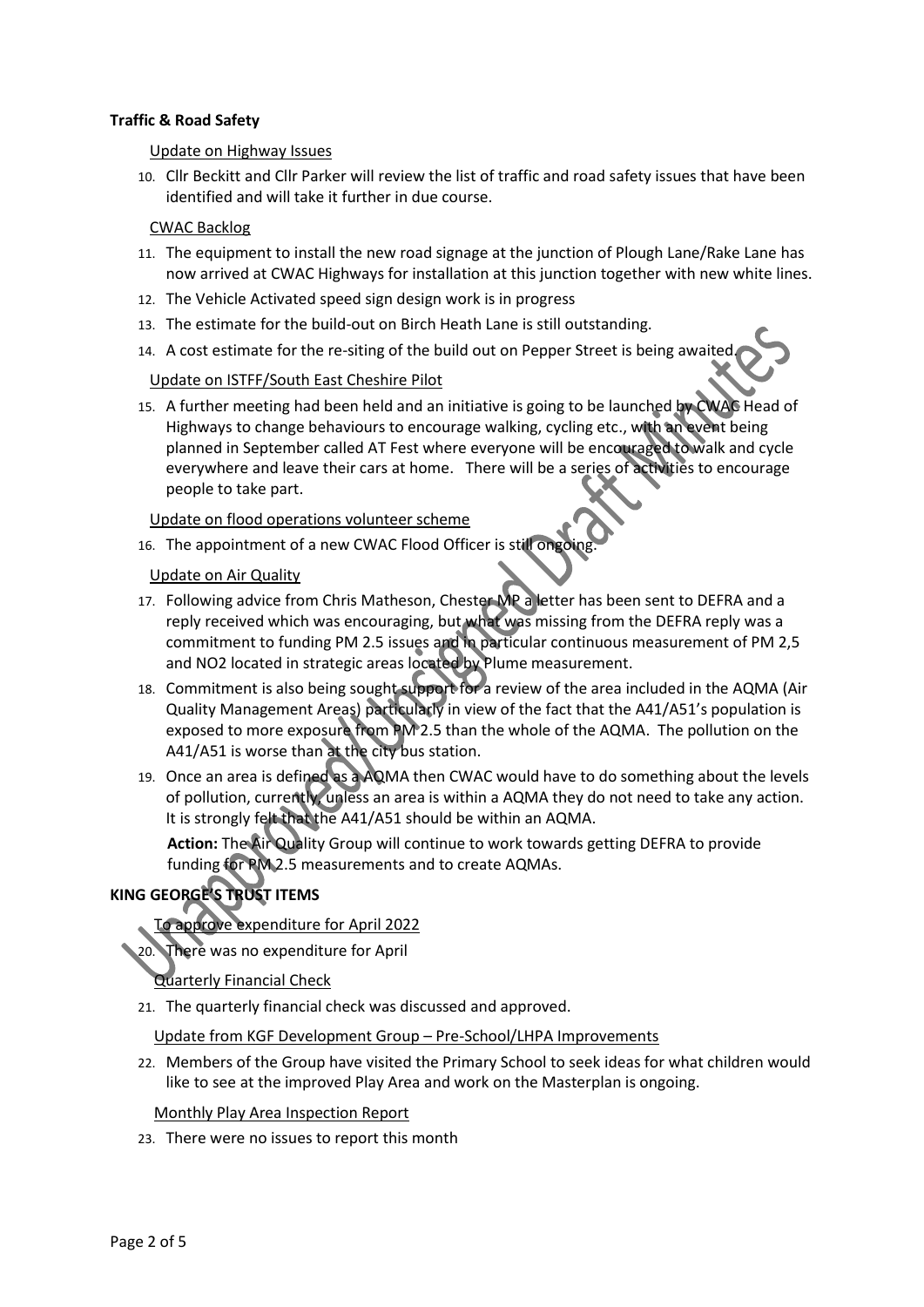# **Allotments**

- 24. The Clerk confirmed that all the rent reminders have been sent out for the coming financial year for payment.
- 25. All the plots are currently occupied and there is a short waiting list for vacancies.
- 26. Cllr Tonge and the Clerk will attend the Boughton Heath Allotment Association AGM on Saturday 16<sup>th</sup> April, 2022, a plot inspection will also take place on that day.

#### **Finance**

To ratify National Salary Award 2021/2022 for Clerk & Village Assistant

27. The National Salary Award 2021/2022 for Clerk and Village Assistant was ratified unanimously.

To approve expenditure for April 2022

28. The expenditure set out in Appendix 1 was approved:

Quarterly financial check

29. The quarterly financial check was discussed and approved.

To consider quotation for hard standing by bench at The Pit

30. Two quotations had been received for of replacement of the sloping surface (with steps and compacted stone) in front of the second bench at The Pit. Following discussion, it was agreed to approve quotation of £1650 to include both labour and materials.

**Action:** Clerk to confirm acceptance with contractor.

Update on changing to online banking

31. This matter is ongoing.

## **Christleton Schools**

Update from Christleton High School

32. The Chairman has a liaison meeting with the Head of Christleton High School on 25<sup>th</sup> April 2022 to discuss various matters.

Update from Christleton Primary School

33. There was nothing to report at this meeting.

# **Monthly Inspection Report**

Capesthorne Road Community Orchard

34. There were not issues to report at this meeting.

**Planit Update**

ss update

There was nothing to report at this meeting.

# **Action Items**

Update on progress with Microsoft 365 matters

36. All Councillors have not been set up with a Microsoft User Account to enable all documents to be accessed virtually, some ongoing training on usage will be arranged.

PROW update

37. Following an update enquiry on the status of the four applications for footpaths in the two villages of Christleton and Littleton which were submitted on 17<sup>th</sup> December 2020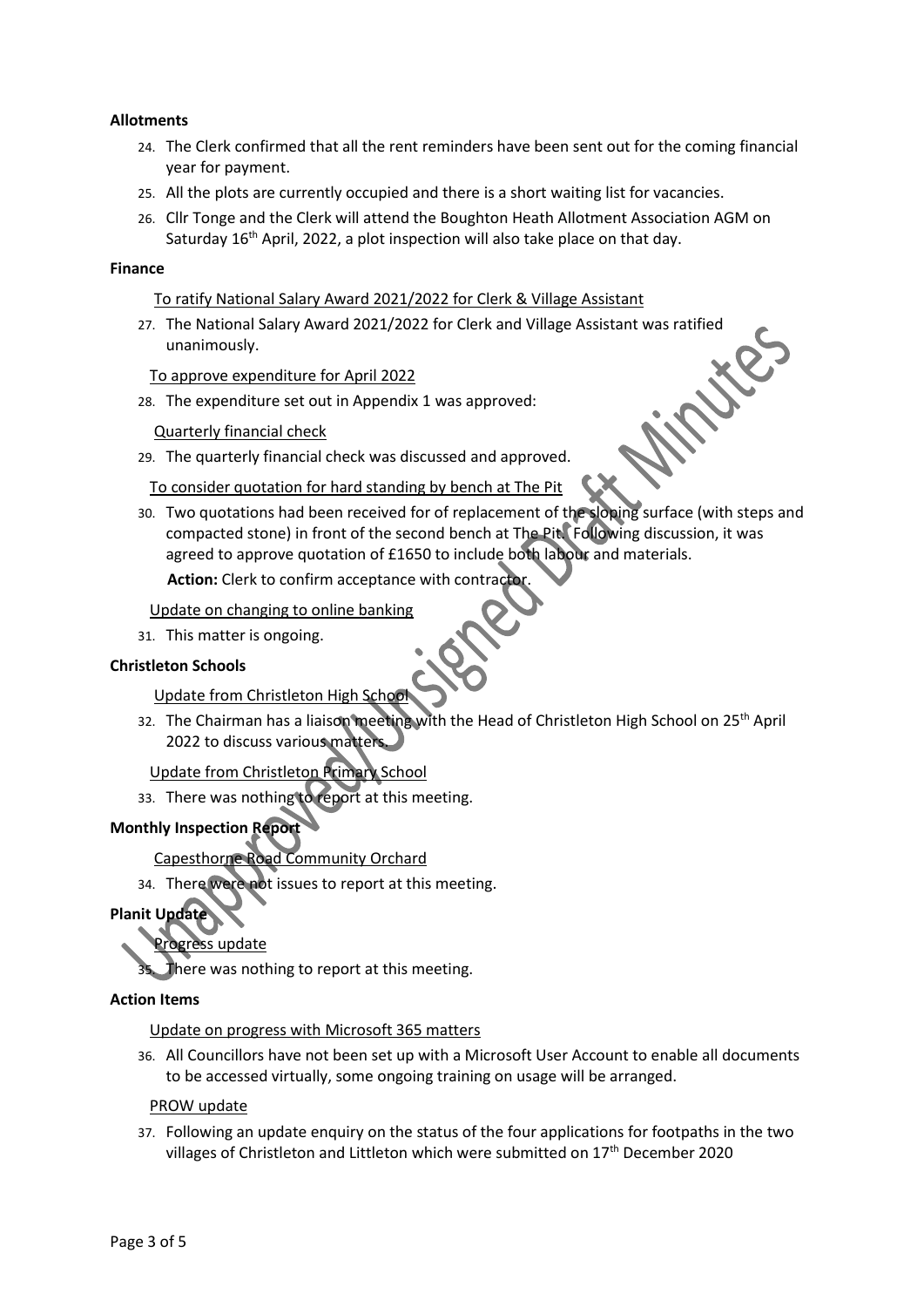- 38. It was confirmed that CWAC is working to reduce the current backlog, funding has been provided to employ an external consultant to commence investigations on the backlog of applications for Definitive Map Modification Orders starting this year.
- 39. Christleton & Littleton Parish Council's applications are prioritised at number 10 which are expected to considered in the period 2023-2024.

To finalise details of Queen Elizabeth's Platinum Jubilee celebrations

40. Following discussion and feedback from Christleton Primary School it was:

**Resolved:** That the Council in accordance with its power under section 137 and 139 of the Local Government Act 1972, should incur the following expenditure, which in the opinion of the Council is in the interests of the area or its inhabitants and will benefit them in a manner commensurate with the expenditure, to purchase Platinum Jubilee Teddy Bears to distribute to all Christleton Primary School Children to celebrate Queen Elizabeth's Platinum Jubilee 2022.

**Action:** The Clerk to action this item.

Feedback from Town & Parish Council Connection Event

41. Cllr Robson attended this event on behalf of the Parish Council which highlighted CWAC priorities over the last 12 months, Storm response, Wildflower and Grasslands Strategy, Customer Journey and Future Developments.

**Action:** Cllr Robson will circulate the event notes to all Councillors.

CWAC – Code of Conduct Training

- 42. Training sessions are currently being given on the updated CWAC Code of Conduct; all members were encouraged to attend a training session.
- 43. The updated Code of Conduct will be adopted at the May meeting of the Parish Council

Quad Bike issues on Christleton field – update

44. The field being used for Quad Bikes has now been ploughed ready to plant potato crops.

Update on progress with CWAC & Little Mere Management re: amendments of Little Heath Road Maintenance agreement

45. There was nothing to report at this meeting.

# **Information Correspondence**

46. A full list of correspondence received as per attachment with the agenda was distributed to the Councillors prior to this meeting.

# **Information Only Items**

47. The Clerk reminded the meeting that it is the Annual Parish Council meeting in May and all the necessary reports will need to be submitted and forwarded to the Clerk in due course.

Meeting closed at 9.20 pm

Dates of the next meeting: Tuesday 3<sup>rd</sup> May 2022 CPC 05/04/2022